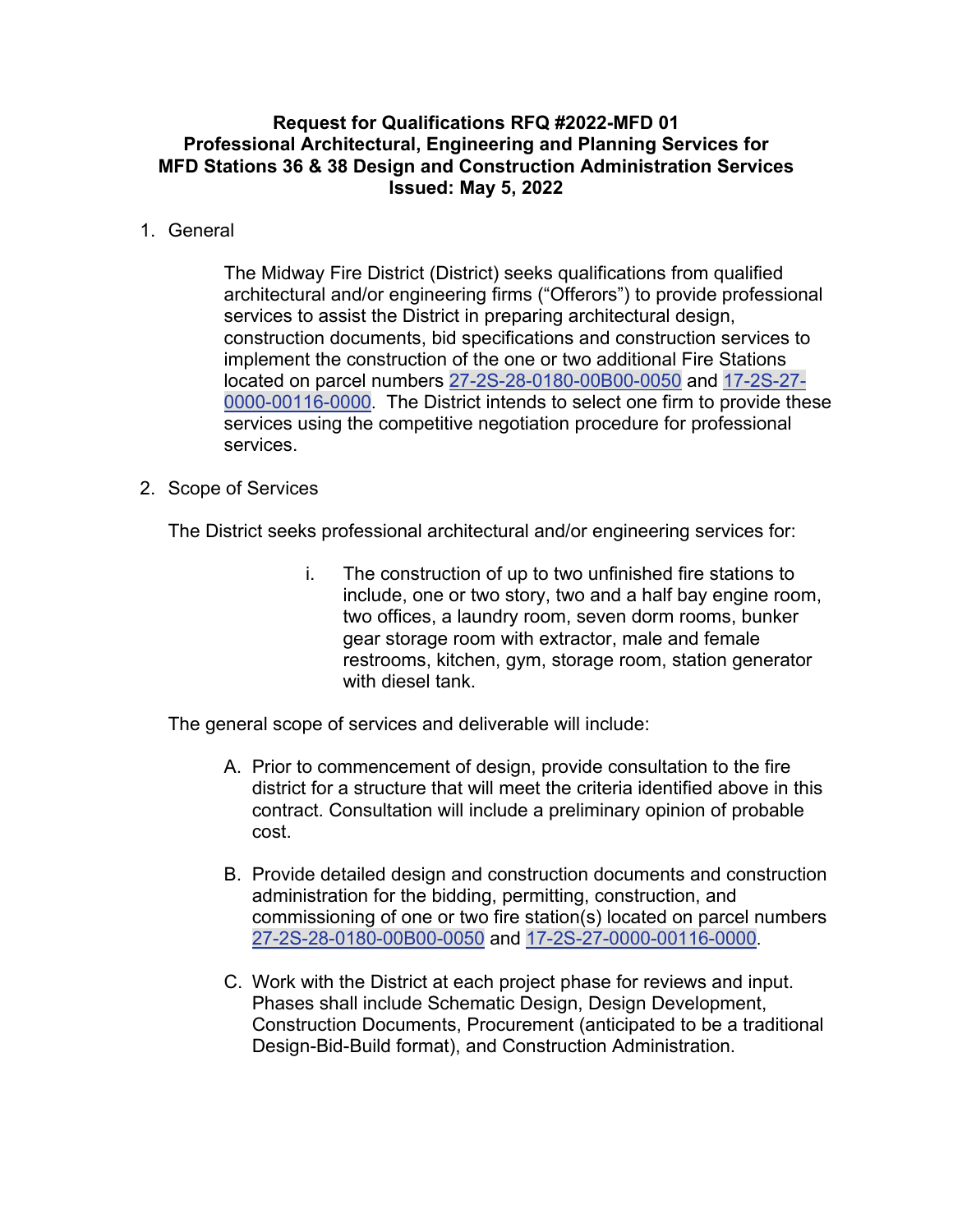- D. Assure that the design and construction documents are in conformance with generally accepted architectural and engineering practices and comply with applicable codes and regulations.
- E. Prepare estimates of probable cost and work with the District to create a comprehensive construction budget.
- F. Prepare schematic drawings as required.
- G. Prepare final construction documents and prepare to bid work on a schedule to be determined by the District and Offeror. It is the District's intent to proceed into Schematic Design phase once the successful Offeror is under contract.
- H. Prepare complete contract documents, including instruction to bidders, bid form, agreement, general conditions, supplementary conditions, technical specifications, plans and other documents as may be required by the District; all in compliance with the State of Florida Public Procurement procedures.
- I. Furnish sets of construction drawings, 2D Presentation Drawings and contract documents in such quantity as may be required by the District for submission to regulatory agencies and other reviewing authorities and for the District's general use.
- J. Prepare a revised estimate of the cost of construction with each progressive phase based on the drawings and specifications submitted. All cost estimates shall contain sufficient detail to project accurately all expenses associated with the project; including, for example all costs related to:
	- Building construction
	- Construction administration and oversight
	- Site improvements
	- Off-site improvements (if necessary)
	- Utilities (including, but not limited to water, sanitary sewer, storm water, telephone, electrical, data, communications, and security).
	- Consulting fees
	- Topographical, as built, and other surveys
	- Geotechnical investigation, soil borings, and other tests
	- Structural engineering investigation, concrete analysis, and other tests
	- Testing and laboratory services and inspections
	- Fixtures and equipment to include window treatments and audio-visual equipment.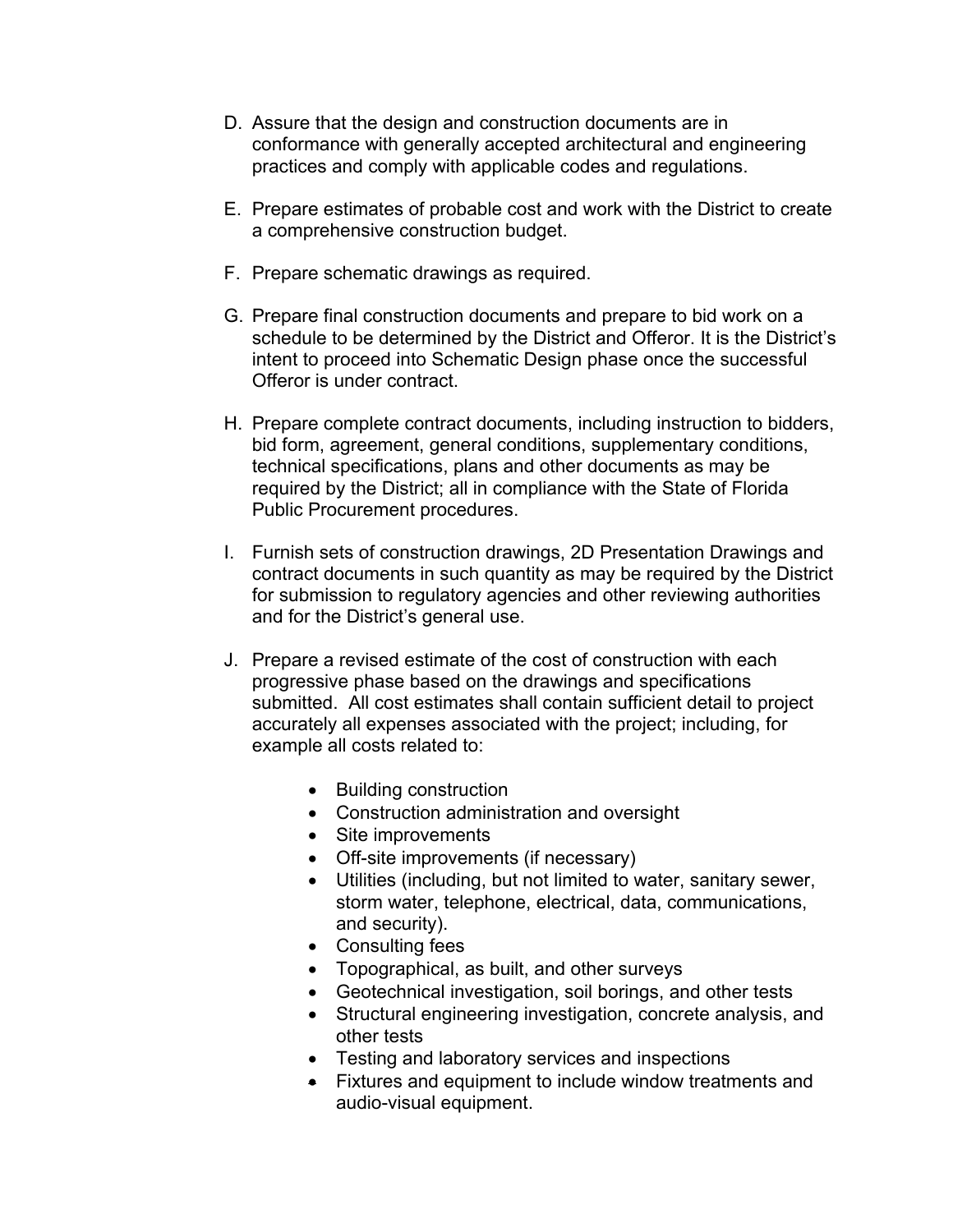- K. When approved, coordinate selection of general contractor through public procurement process, including attendance at pre-bid conference and assisting in responding to inquiries regarding the drawings and specifications.
- L. Assist the district and selected general contractor in obtaining any federal, state, or local permits or approvals that are applicable to or necessary for the project.
- M. Provide construction administration services to include the following:
	- 1. Review/approval shop drawings and other data submitted to the Offeror.
	- 2. Provide periodic site visits as appropriate, to observe the work in progress and to make appropriate reports to the District. During the construction phase, provide monthly (or more frequent) site visits to include a meeting with the District and Contractor reps to review progress and scheduling. Provide summary minutes and other field reports as needed to promote timely sharing of information between the project team members.
	- 3. Review proposed change orders submitted by the selected general contractor and make recommendations as to whether such change orders should be accepted; assist the District in preparation of change orders to the contract as deemed necessary by the District.
	- 4. Review and verify monthly payment estimates submitted by the general contractor and conduct periodic meetings to review progress and assist in coordinating ongoing work.
	- 5. Assist in providing (by subcontract if necessary) material testing services as needed during construction to assure appropriate quality control.
	- 6. Identify construction inspection/verification hold points that require verification/approval by assigned Project Inspector(s); such verification/hold points pertain to and/or are in addition to inspections required by the Florida/Santa Rosa County Building Codes to ensure the quality and acceptability of the project is confirmed at all phases of construction.
	- 7. Prepare and provide the documentation of the acceptance of all required inspections conducted/completed throughout construction of the project.
	- 8. Make a final inspection of the completed project with the District. Upon full and satisfactory completion of all construction, issue a Certificate of Substantial Completion and acceptance.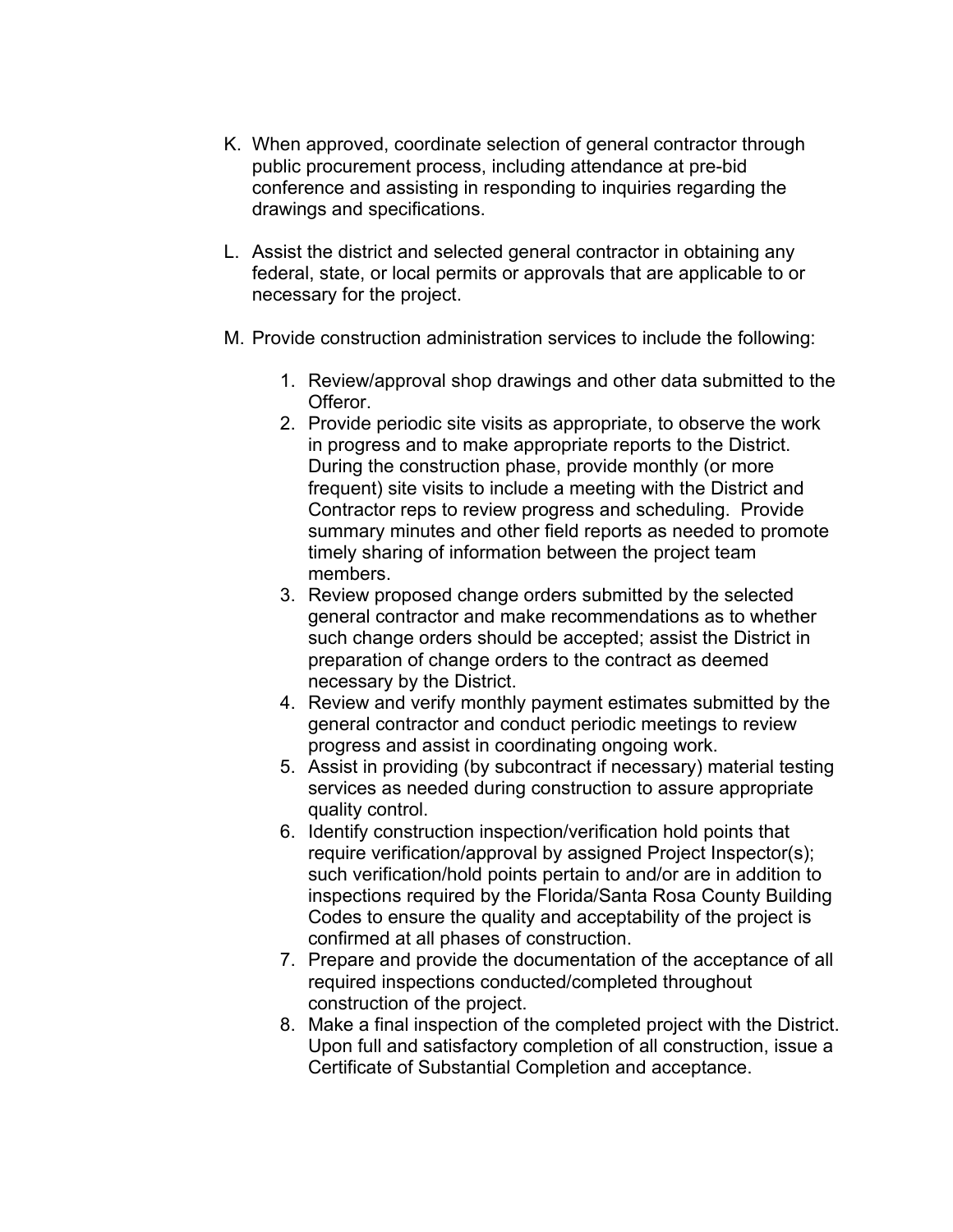- 9. Upon completion of the work, compile for and deliver to the District a complete set of record documents, including warranties on equipment, permits, as-built drawings, inspection reports and recommended future maintenance schedules.
- N. Provide other services required to assist the District in bidding the construction work, awarding the construction contract and administering the construction contract.
- O. Coordinate all activities of the program of work and consult regularly and clearly with the District with regard to any concerns or difficulties that may arise with respect to adhering to the ordered or agreed scheduled and timelines.
- P. Consult regularly with the District and any contractors performing work to maintain an environment conducive to the secure, safe, and dignified activities of the District.
- Q. Provide all necessary engineering, architectural, environmental, surveying, impact analysis (e.g., traffic, utilities, infrastructure), and other services related to the program of work and necessary to provide the required services and deliverables.
- R. The selected Offeror will be required to assist in the management of the entire building project from design to Certificate of Occupancy. This is a general listing of the scope of services and deliverables and should not be construed as being the full and complete list of all services and deliverables that may be required under this RFQ. A more comprehensive list of services and deliverables may be developed through discussion and negotiation between the Offeror and the District.

#### Site visits for the RFQ

Site visits may be scheduled at the request of Offerors and may be arranged by contacting the Administration Office of the Midway Fire District at (850) 932-4771.

#### 3. Term of Contract

The duration of any resulting contract will be dependent on negotiations with the selected Offeror. The final design phase is expected to be substantially completed and available for review following the Summary Calendar.

#### 4. Proposals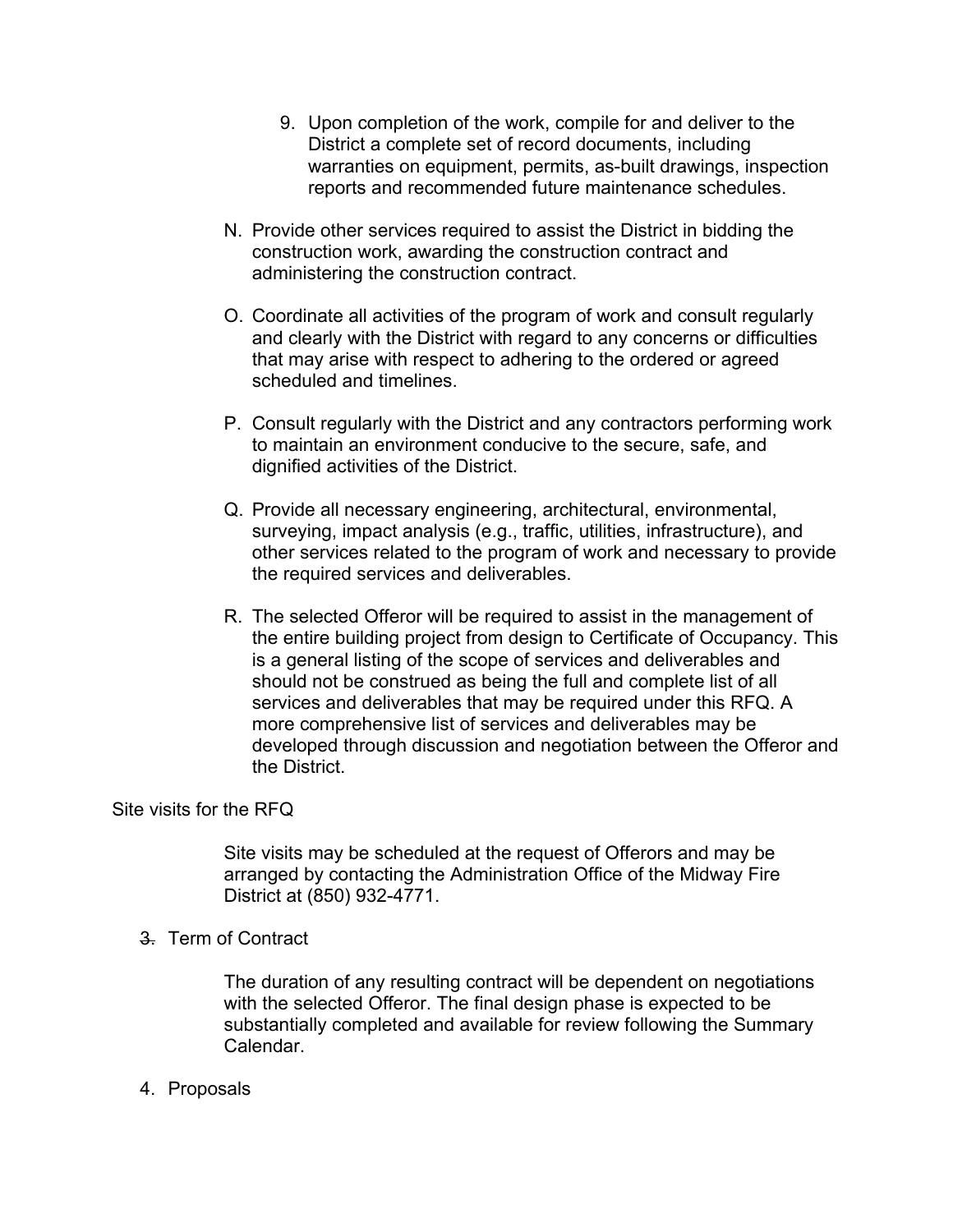To be considered for selection, Offerors must submit a complete response to this RFQ. Proposals must be loose (not bound), with a maximum of 40 pages with pages not to exceed 11 x 17 inches in size. One (1) original and two (2) copies of each proposal must be submitted to the District at the location stated below, on or before 2:00 P.M. CST June 13, 2022.

- a. Proposals should conform to the following requirements:
	- 1. Proposals must be signed by an authorized representative of the Offeror.
	- 2. All requested information must be submitted. Proposals which are substantially incomplete or lack key information will be rejected by the District. Mandatory requirements are those required by law or regulation or are such that they cannot be waived and are not subject to negotiation.
	- 3. Proposals must include:
		- i. Resumes of individuals to be assigned to the project. The proposal must identify the proposed project team including the project manager.
		- ii. Recent history of the firm, including recent projects of similar nature. Offeror must furnish evidence of its qualifications, expertise, and experience in the provision of similar services/deliverables. Proposals should highlight similar work performed by the Offeror, including but not limited to other fire department renovation/construction projects conducted by the Offeror. Offeror is encouraged to elaborate on its qualifications to carry out the scope of services considered herein and its experience providing services and deliverables similar to those requested in this RFQ including specific reference(s) by the Offeror of its capabilities with respect to quality assurance and quality control of construction projects it has designed and assisted in the completion of.
		- iii. Names and references from similar projects. Offeror must provide the name, address, contact person and phone number of at least three clients for whom Offeror has provided similar services or deliverables. Offeror should include a brief description of each similar project. The District reserves the right to contact any client listed.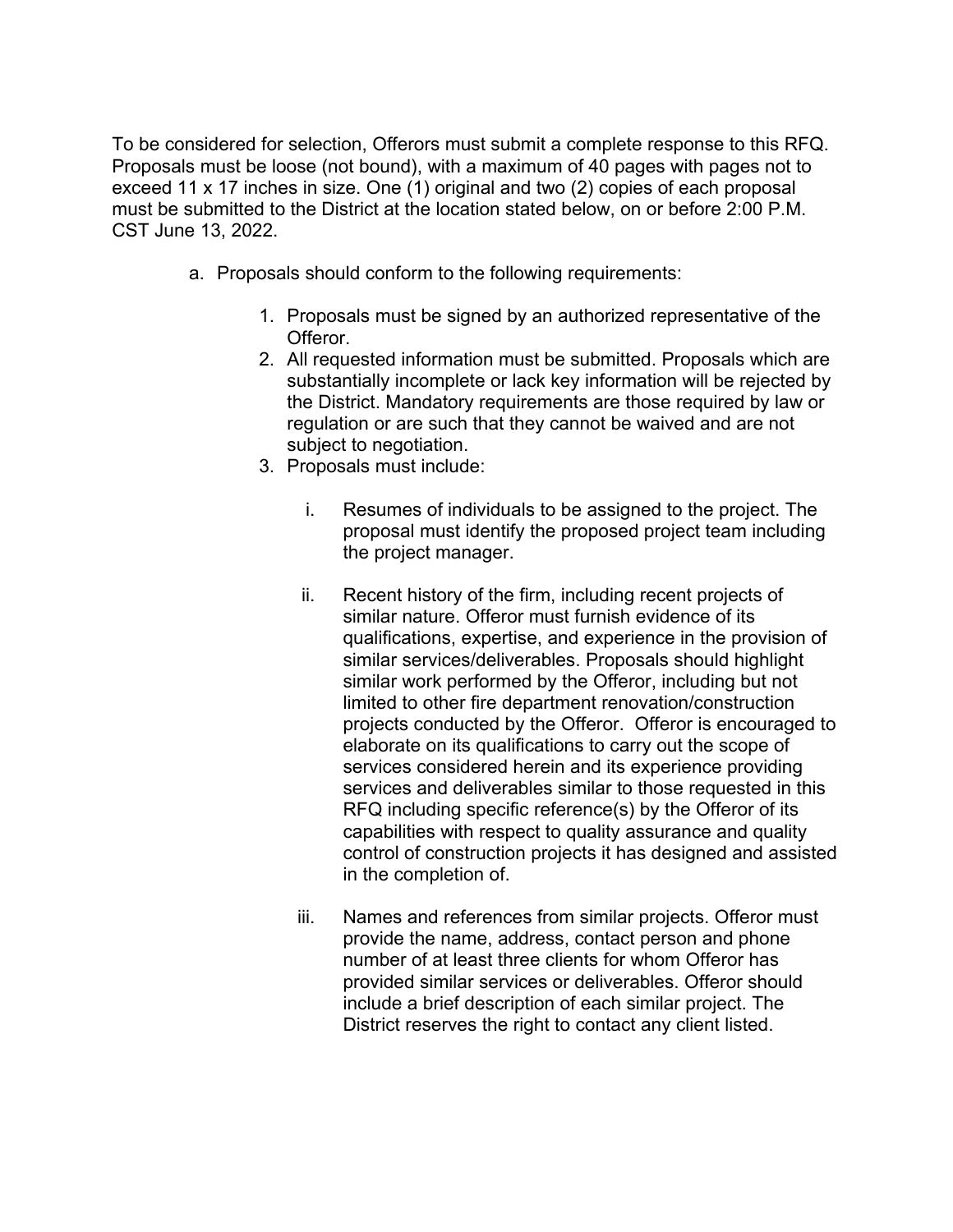- iv. A statement of the capacity of the firm to perform the work based upon current and planned workload and schedules; and,
- v. Proposed project schedule for carrying out/providing the services/deliverables.
- vi. The proposal must identify the Offeror's proposed approach/strategy to completing the project and providing the services and deliverables.
- vii. The proposal must state any professional licenses maintained by Offeror and/or individuals identified as being a part of Offeror's project team that are relevant to the project.
- viii. The proposal must provide the Offeror's Florida State certification as defined under FL Statutes 471.023 or 481.219 as applicable to the Offeror.
- b. Proposals should be prepared simply and economically, providing a straightforward, concise description of Offeror's proposal and capabilities to satisfy the requirements of the RFQ.
- c. Ownership of all data, materials and documentation originated and prepared for the District pursuant to the RFQ shall belong exclusively to the District and be subject to public inspection in accordance with the Florida Statutes.
- d. Offerors shall NOT provide any estimated fees in their proposals. During discussions with Offerors, as permitted during competitive negotiation, the District may discuss nonbinding estimates of fees with Offerors. Final fees for Design and Construction Administration shall be determined during final negotiations.
- 5. IDENTIFICATION OF PROPOSAL ENVELOPE: Proposals received after **2PM on June 13, 2022,** will not be considered. The signed proposal shall be sent or delivered to the District in an envelope or package that is sealed and clearly marked on the lower left-hand corner of the envelope or package with:

| From:             |  |
|-------------------|--|
| (Name of Offeror) |  |
| <b>Address:</b>   |  |
|                   |  |

**\_\_\_\_\_\_\_\_\_\_\_\_\_\_\_\_\_\_\_\_\_\_\_**

**From: \_\_\_\_\_\_\_\_\_\_\_\_\_\_\_\_\_ Due Date: June 13, 2022 (Name of Offeror) Due Time: 2:00 p.m. CST Address: \_\_\_\_\_\_\_\_\_\_\_\_\_\_\_ RFQ #2022-MFD01**

**The envelope should be addressed to 1322 College Parkway Gulf Breeze, FL 32563**

6. Evaluation of Proposals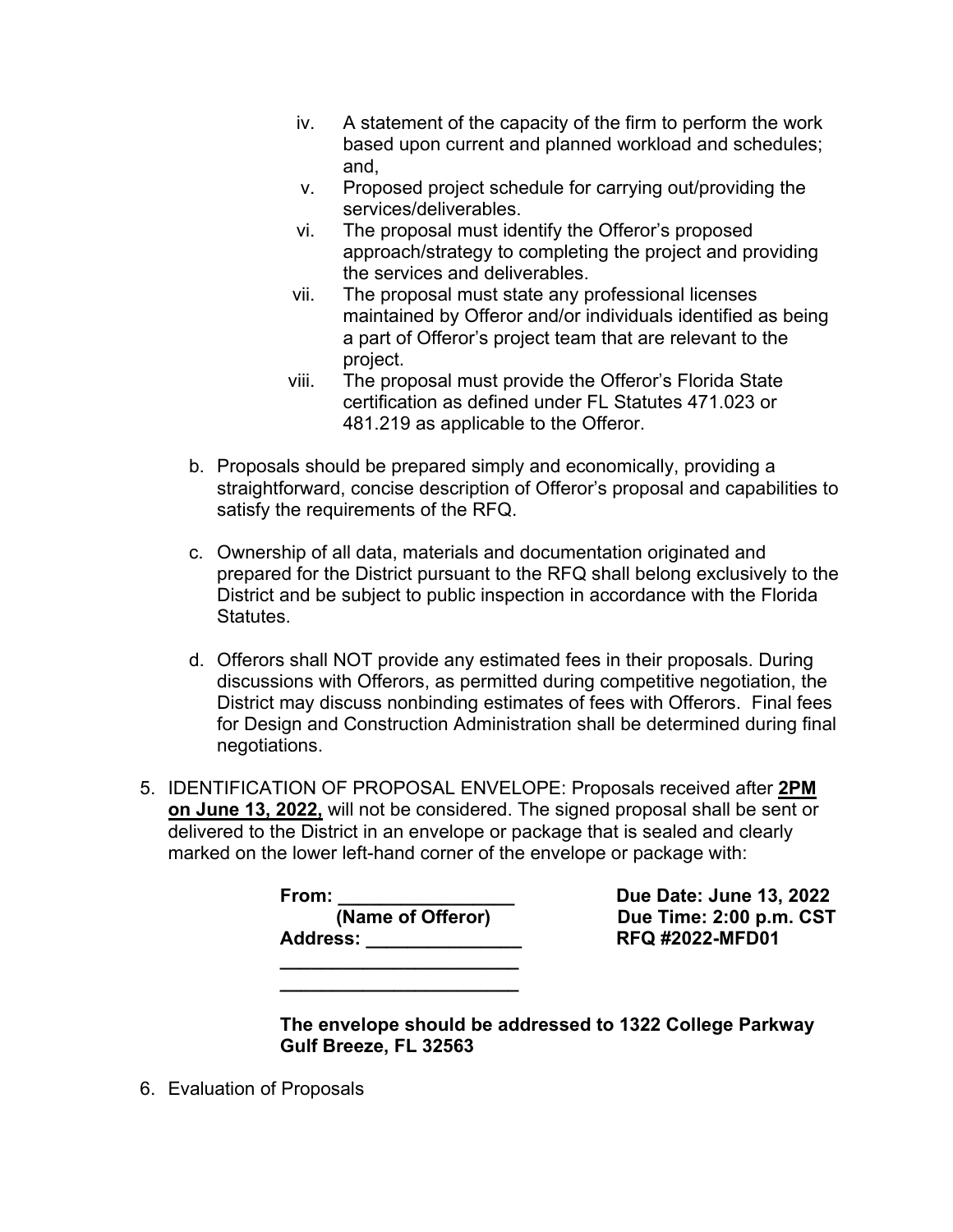The proposals will be evaluated by the District. The District's staff will rank the proposals based on the factors listed below and each firm's initial proposal. The staff intends to conduct interviews and/or discussions with at least three topranked firms; however, the staff reserves the right to interview more or less than three firms after initial proposals are reviewed. After interviews and/or discussions, the staff will negotiate with the top-ranked Offeror(s). Factors to be considered by the District in determining which Offeror(s) will be selected for discussion and/or negotiations will include, but are not necessarily limited to:

- a. Professional competence.
- b. The ability, capacity, and skill of the Offeror to timely perform the contract or provide the services and/or deliverables required.
- c. The quality of performance of the Offeror and the team, in performing prior projects similar in terms of size, scope, scale, duration, and otherwise to the contract to be awarded. The experience of the firm working with fire departments and other public agencies.
- d. The character, integrity, reputation, judgement, experience and efficiency of the Offeror and its project team.
- e. The quality of the professional or business references supplied by the Offeror.
- f. The ability, capacity or willingness of the Offeror to commence and complete the contract within time frames fixed by the District.
- g. Overall quality and value of the Offeror's proposal, as determined by the District; and/or
- h. The best interests of the District.
- 7. Rejection of Proposals; Waiver

The District reserves the right to cancel this Request for Proposal or reject any or all proposals received. The District also reserves the right to waive informalities in proposals.

8. Terms and Conditions

The resulting contract awarded by the District will be pursuant to a District and Architect/Engineer Agreement.

9. Proposal Acceptance Period

Any offer in response to this RFQ shall be valid for 90 days. At the end of the 90 days, the offer may be withdrawn at the written request of the Offeror. If the offer is not promptly withdrawn (within five business days) at that time, it remains in effect until an award is made or the solicitation is canceled.

10.Award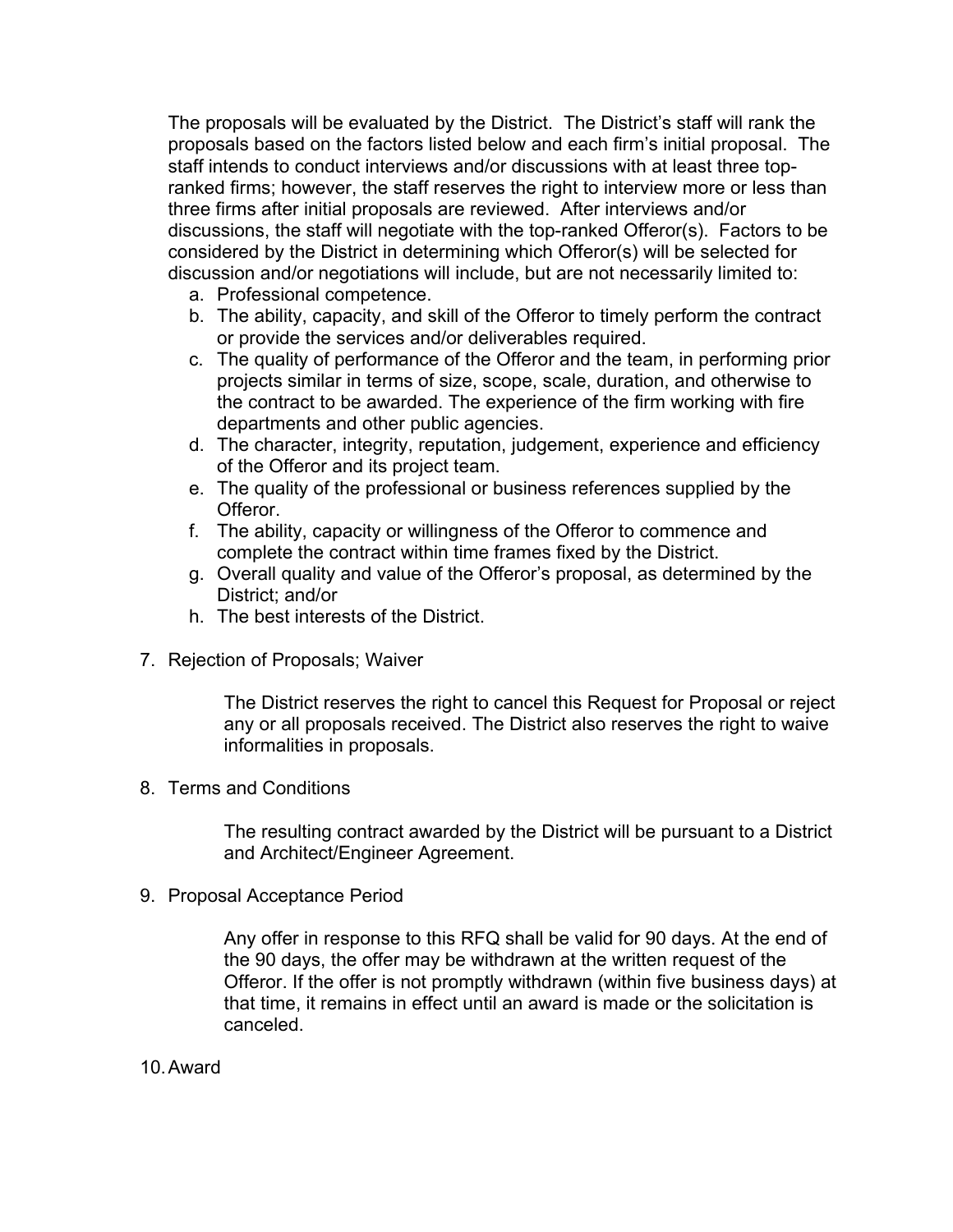It is the District's intent to enter into an AIA Document B101 - 2017 contract or similar instruments approved by the District with the successful Offeror following the timeline in the Summary Calendar. Upon the award or the announcement of the decision to award a contract as a result of this solicitation, the District will post such notice on the District's webpage at [www.midwayfire.com](http://www.midwayfire.com/)

### 11.Ethics in Public Contracting

The Architect/Engineer warrants that he or she has not employed or retained any company or person, other than a bona fide employee working solely for the Architect/Engineer to solicit or secure this agreement and that he or she has not paid or agreed to pay any person, company, corporation, individual, or firm, other than a bona fide employee working solely for the Architect/Engineer, any fee, commission, percentage, gift, or other consideration contingent upon or resulting from the award or making of this agreement. By submitting a proposal, Offeror certifies that its proposal is made without collusion or fraud and that it has not offered or received any kickbacks or inducements from any other offeror, supplier or subcontractor in connection with their proposal, and that it has not conferred on any public employee having official responsibility for this procurement transaction any payment, loan, subscription, advance, deposit of money, services or anything of more than nominal value, present or promised, unless consideration of substantially equal or greater value was exchanged.

#### 12.Qualifications of Offeror

The District may make such reasonable investigations as deemed proper and necessary to determine the ability and license of the Offeror to perform/provide the Services/deliverables and the Offeror shall furnish to the District all such information and data for this purpose as may be requested. The District reserves the right to inspect Offeror's physical facilities prior to award to satisfy questions regarding the Offeror's capabilities. The District further reserves the right to reflect any proposal if the evidence submitted by, or investigations of, such Offeror fails to satisfy the District that such Offeror is properly qualified to carry out the obligations of the contract and to provide the Services and/or furnish the goods contemplated therein.

**Request for Qualification Number RFQ #2022-MFD 01 Professional Architectural, Engineering and Planning Services for**